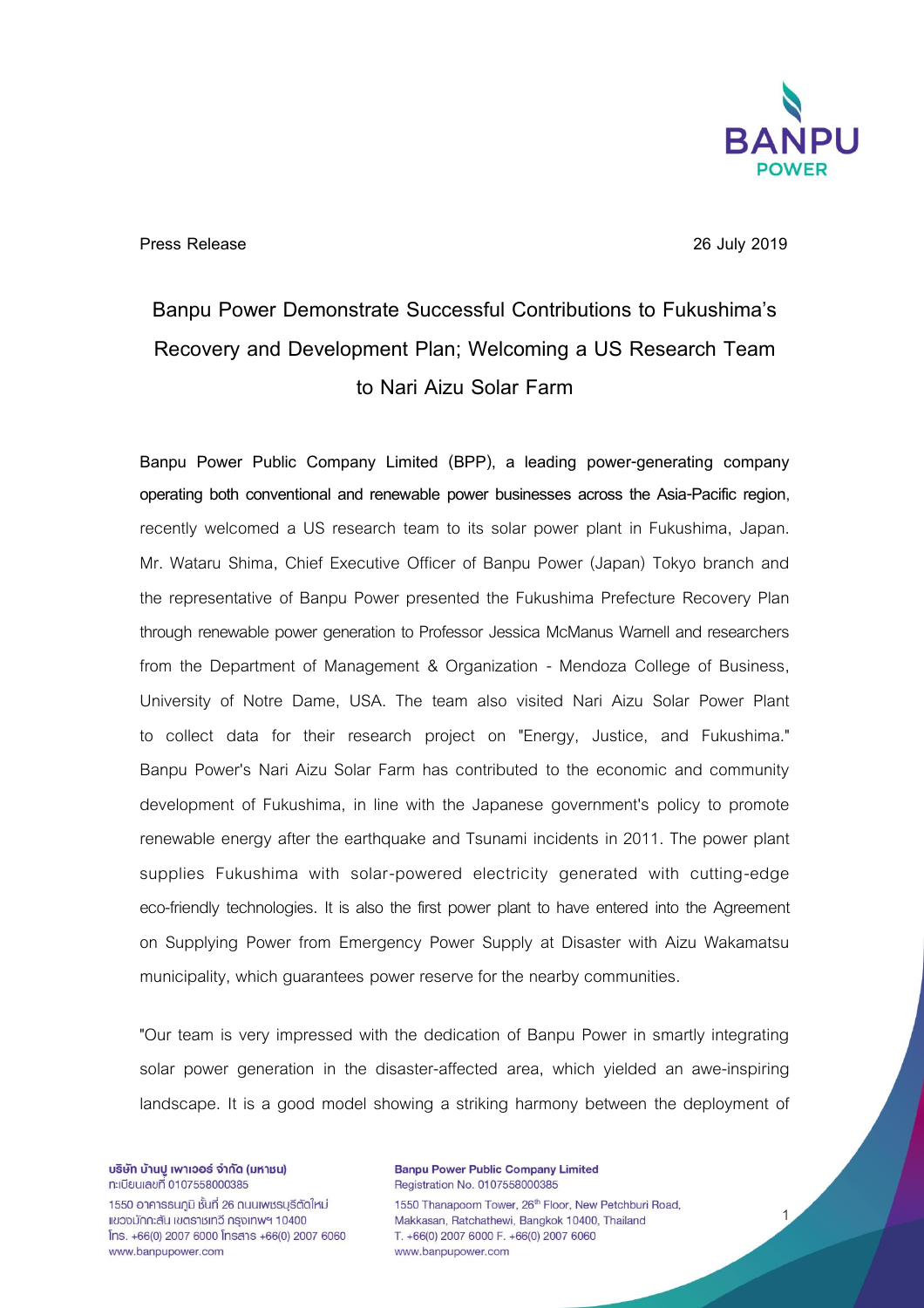

modern technologies and preserving a pristine natural environment. We could also sense the collaboration among the Company, local leaders, and local people. So, we are looking forward to learning more from Banpu Power's community development model based on its renewable energy operation," Prof. Warnell said.

"Banpu Power is committed to being a good corporate citizen in every country where we operate. We have taken part in the Fukushima Prefecture Recovery Plan since 2014 when we started the development of a 26 MW Nari Aizu Solar Power Plant. From the beginning, we visited the community and listened to the locals' opinions; we found that power shortage during a disaster is their top concern. And as we always prioritize stable and reliable power supply, we installed the emergency power supply system direct from our solar power plant to provide uninterrupted power supply during disasters," Mr. Shima said.

Earlier, Banpu Power had provided aid to the Mukawa Community, Hokkaido, which suffered total power blackout after an earthquake. The Company delivered five portable solar power generators worth THB 850,000 (USD 27,500) to Mukawa to provide renewable power for the residents in both normal times, and when a disaster strikes.

Banpu Power currently has 13 solar power plants and projects in Japan with 233.57 MW equity-based power generation capacity, including five power plants that already achieved Commercial Operation Date (COD). The Company targets for additional 300 MW of renewable capacity by 2025.

**Mr. Sutee Sukruan, Chief Executive Officer of Banpu Power Public Company Limited**, said, "Banpu Power's renewable power generation capacity in Japan plays a crucial role in driving the Company's growth according to the Greener & Smarter Strategy.

บริษัท บ้านปู เพาเวอร์ จำกัด (มหาชน) ทะเบียนเลขที่ 0107558000385

1550 อาคารธนภูมิ ชั้นที่ 26 ถนนเพชรบุรีตัดใหม่ แขวงมักกะสัน เขตราชเทวี กรุงเทพฯ 10400  $[$ ns. +66(0) 2007 6000  $[$ nsans +66(0) 2007 6060 www.banpupower.com

**Banpu Power Public Company Limited** Registration No. 0107558000385 1550 Thanapoom Tower, 26th Floor, New Petchburi Road, Makkasan, Ratchathewi, Bangkok 10400, Thailand T. +66(0) 2007 6000 F. +66(0) 2007 6060 www.banpupower.com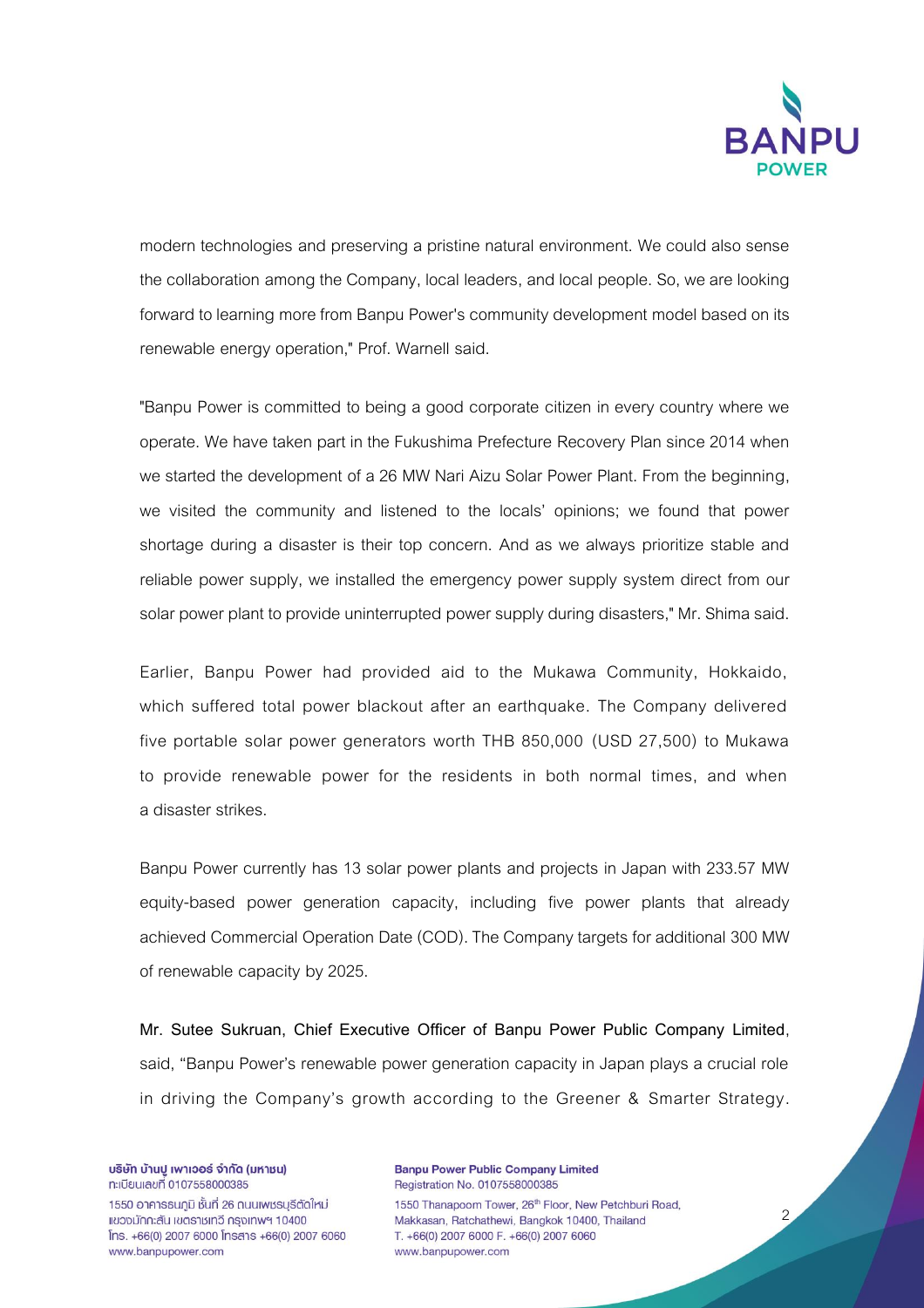

The Company targets to increase capacity to over 4,300 MWe, with a minimum of 20% share of renewables by 2025. Banpu Power's management and employees feel honored that the US research team recognized our unwavering dedication to the recovery of Fukushima Prefecture. The effort not only reflects our good relationships with the community and local government, but is also aligned with Banpu Power's policy to strike a balance between business growth and community, social and environmental development in every location where we operate."

# # #

## **About Banpu Power**

Banpu Power Public Company Limited operates both conventional and renewable power businesses across Asia, including in Thailand, Lao PDR, China, Japan, and Vietnam. Over the past two decades, the Company has been committed to increasing power generating capacity according to the strategic plan of balanced growth between conventional power generation and renewables, utilizing advanced technologies that are safe and environmental friendly in order to become a sustainable regional leader in the power industry.

For more information, please contact Corporate Communications Department: Duangkamol Saleerat 02-694-6852 duangkamol\_s@banpu.co.th Kittiyanee Srihiran 02-694-6670 kittiyanee\_s@banpu.co.th

บริษัท บ้านปู เพาเวอร์ จำกัด (มหาชน) ทะเบียนเลขที่ 0107558000385 1550 อาคารธนภูมิ ชั้นที่ 26 ถนนเพชรบุรีตัดใหม่ แขวงมักกะสัน เขตราชเทวี กรุงเทพฯ 10400

 $[$ ns. +66(0) 2007 6000  $[$ nsans +66(0) 2007 6060 www.banpupower.com

**Banpu Power Public Company Limited** Registration No. 0107558000385 1550 Thanapoom Tower, 26th Floor, New Petchburi Road, Makkasan, Ratchathewi, Bangkok 10400, Thailand T. +66(0) 2007 6000 F. +66(0) 2007 6060 www.banpupower.com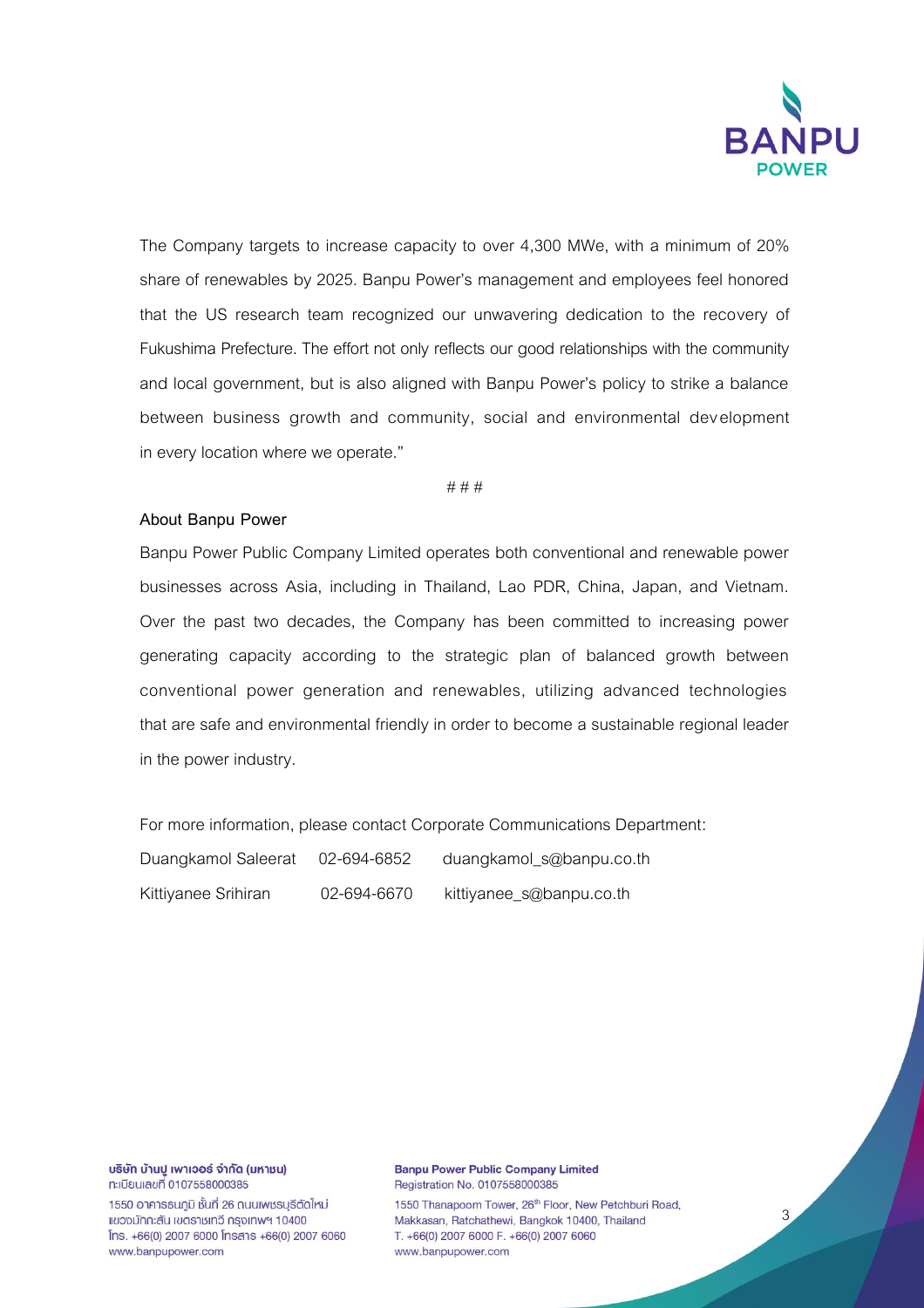

 $\Delta$ 

## **Photos**



Mr. Wataru Shima, CEO of Banpu Power (Japan) Tokyo branch, (2nd from right),

Prof. Jessica McManus Warnell (2nd from left), and researchers from the University of Notre Dame

## visiting Nari Aizu Solar Power Plant



บริษัท บ้านปู เพาเวอร์ จำกัด (มหาชน) ทะเบียนเลขที่ 0107558000385

1550 อาคารธนภูมิ ชั้นที่ 26 ถนนเพชรบุรีตัดใหม่ แขวงมักกะสัน เขตราชเทวี กรุงเทพฯ 10400 Ins. +66(0) 2007 6000 Insans +66(0) 2007 6060 www.banpupower.com

**Banpu Power Public Company Limited** Registration No. 0107558000385

1550 Thanapoom Tower, 26<sup>th</sup> Floor, New Petchburi Road, Makkasan, Ratchathewi, Bangkok 10400, Thailand T. +66(0) 2007 6000 F. +66(0) 2007 6060 www.banpupower.com